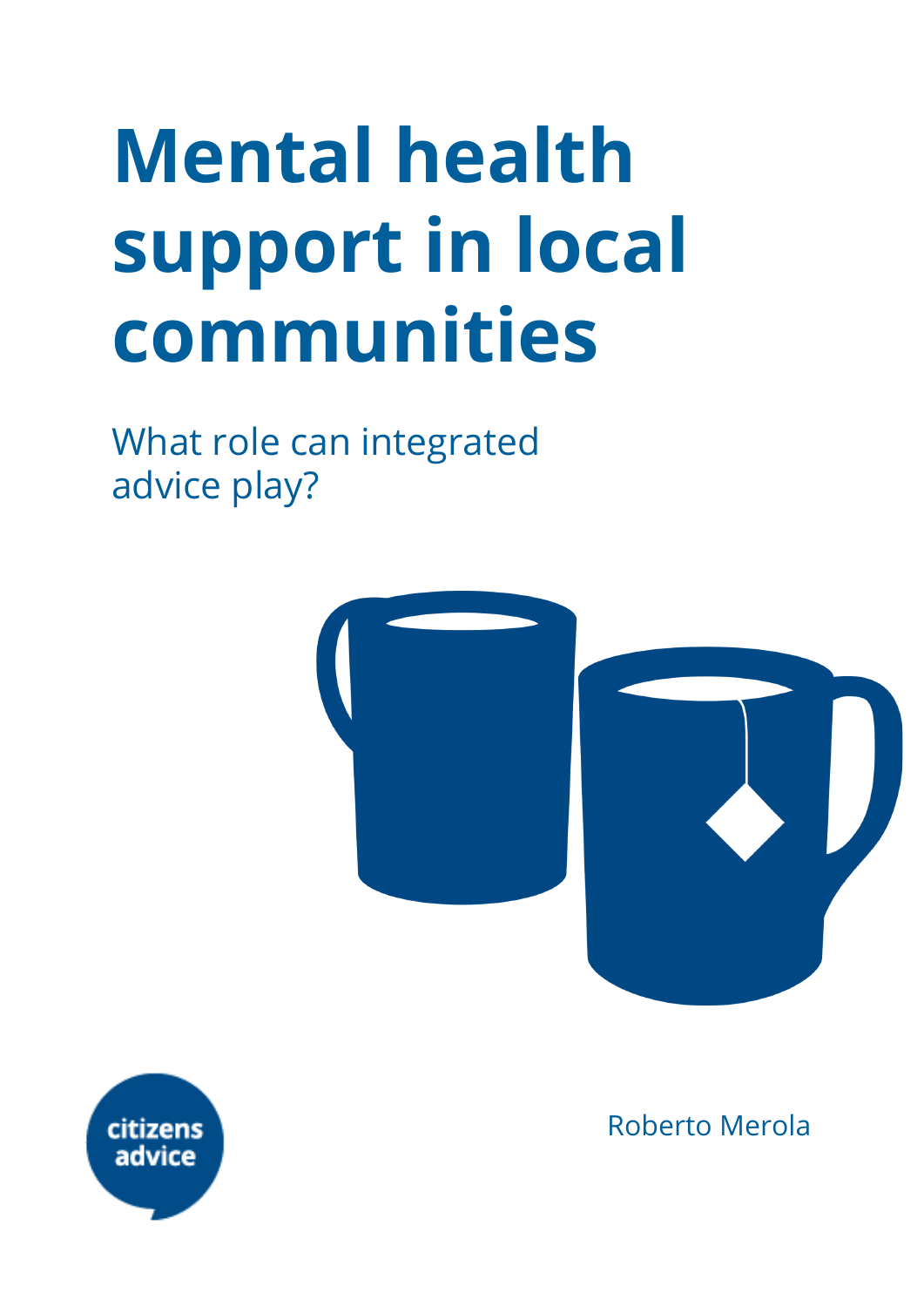# **Mental health matters to local government**

Mental health problems can have a huge impact on people's lives, families and communities. Approximately 1 in 4 people in the UK experience a mental health problem each year, $1$ making poor mental health one of the most common illnesses in the UK and worldwide.

At Citizens Advice, we see firsthand how local communities are affected by poor mental health. 45% of people who have recently experienced poor mental health say they have visited Citizens Advice for support at some stage in their lives.<sup>2</sup>



Mental ill health is the number one health issue affecting our clients, and we work in almost 700 health settings across the country. This provides us with unique insight into the support needs of people with a mental health condition.

We also see how poor mental health can have an impact on local services and local economies. While recent research found that UK workers with mental health issues contributed £226 billion to the national GDP in 2015,<sup>3</sup> mental health problems also result in economic costs estimated to be between £70 and £100 billion.<sup>4</sup> This is a combination of health and social care budgets and



funding for other services that support people with a mental health condition.

This briefing explores how **integrating advice into the mental health care package and local services can result in better use of council resources and better support for people with mental health problems**. Among Citizens Advice clients, 2 in every 3 have their problems resolved and 4 in 5 see their mental health improve after receiving practical support. At a time of significant pressure on local government budgets and rising demand on local services, integrated advice can provide a way forward.

<sup>&</sup>lt;sup>1</sup> AVIVA, [Health](https://www.aviva.co.uk/healthcarezone/document-library/files/he/healthcheckukreport2015.pdf) check UK report, 2015.

<sup>&</sup>lt;sup>2</sup> Survey run by ComRes on behalf of Citizens Advice, Jan - Feb 2017, 1,000 people with a mental health problem and 1,000 without, survey was nationally representative. Citizens Advice services include face-to-face, telephone and online advice.

<sup>&</sup>lt;sup>3</sup> Mental Health Foundation, Added value: mental health as a [workplace](https://www.mentalhealth.org.uk/publications/added-value-mental-health-workplace-asset) asset, 2016.

<sup>4</sup> Department of Health, Annual report of the Chief [Medical](https://www.gov.uk/government/publications/chief-medical-officer-cmo-annual-report-public-mental-health) Office, 2013.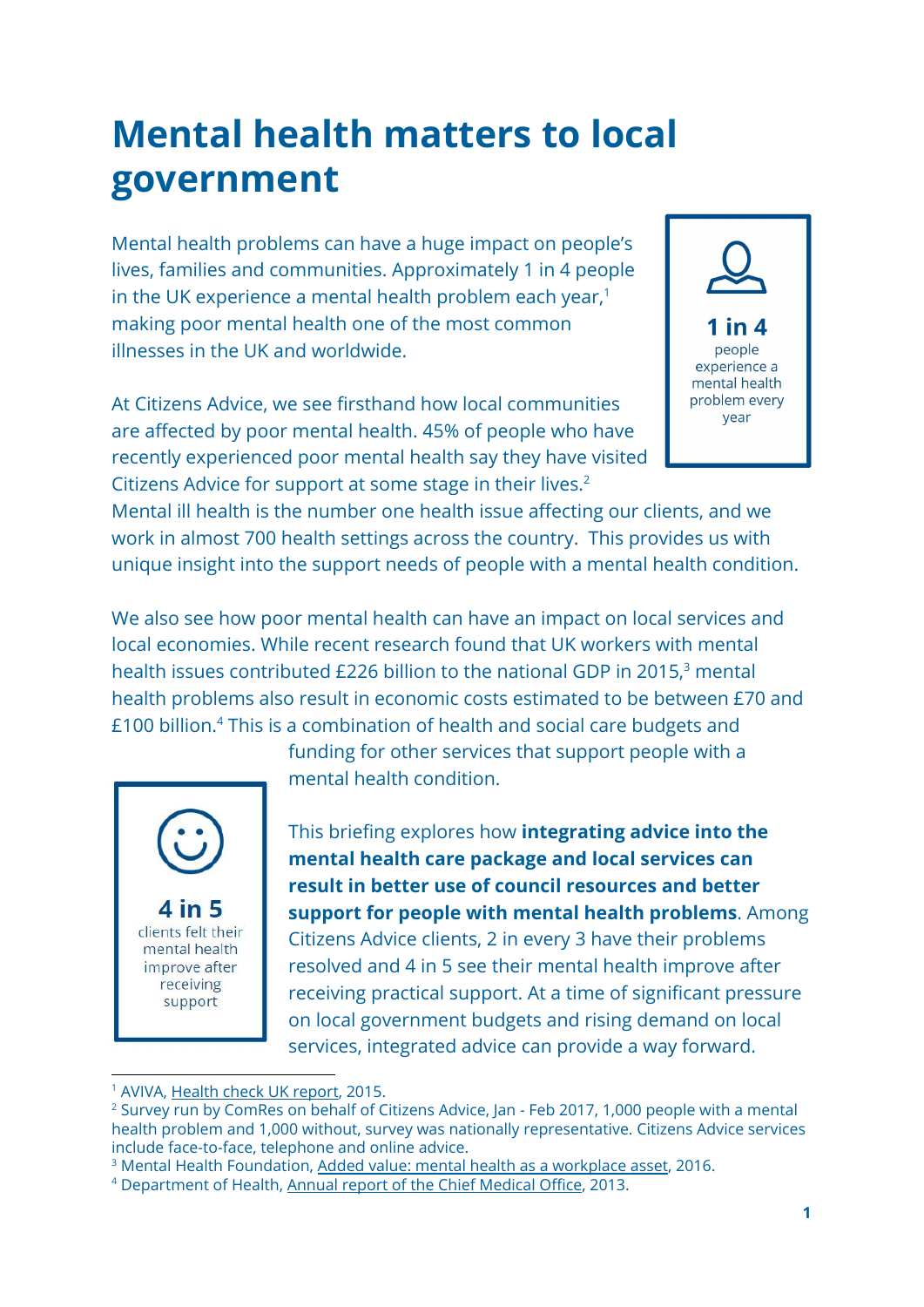# **The role of local services in supporting people's mental health**

Mental health problems don't exist in isolation. Mental health conditions can lead to other problems in people's daily lives, such as with housing, money, work and benefits. For example, when going through periods of poor mental health, people can find it harder to manage their bills or make decisions.<sup>5</sup> In turn, these issues can worsen people's mental health, leading to periods of crisis or standing in the way of recovery.

Among our clients, those with mental health problems come to us for advice for an average of 5 issues, compared with the 3.5 advice queries of our average client. As shown in Figure 1 below, our clients with mental health problems are more likely than our average client to seek advice on practical problems.



#### **Figure 1. Clients with mental ill health are more likely to experience practical problems**

Source: analysis of Citizens Advice data looking at clients in England and Wales with self-reported mental health conditions.

<sup>&</sup>lt;sup>5</sup> Money and Mental Health Policy Institute, Strength in [numbers,](http://www.moneyandmentalhealth.org/strength-in-numbers/) 2016.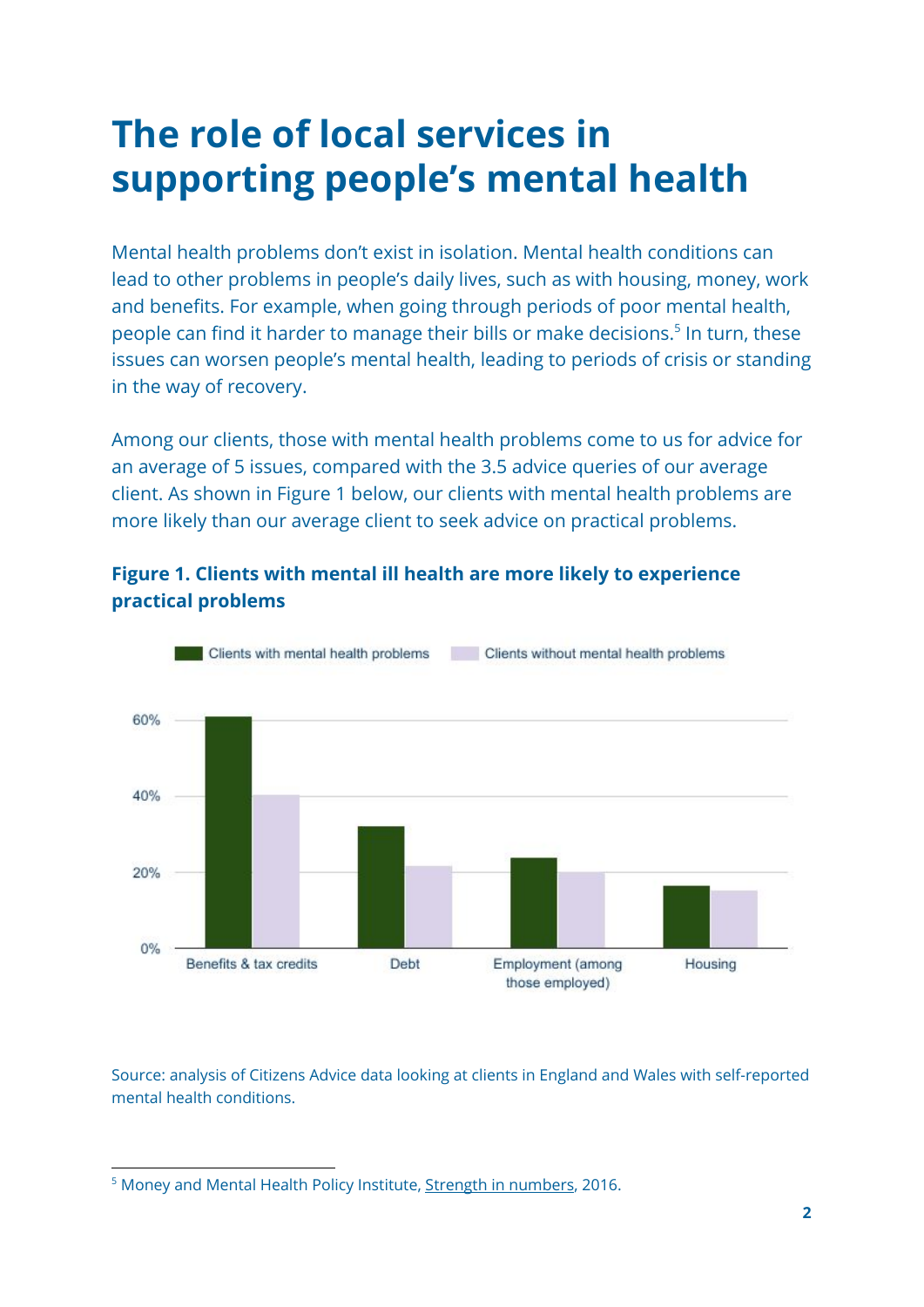Mental ill health can often contribute to or exacerbate everyday problems, which in turn can lead people to rely on local services. Among Citizens Advice clients, for example, those with mental health problems are twice as likely as our average client to fall into rent arrears with their housing association and to be advised on homelessness. Citizens Advice clients with mental health problems are also almost twice as likely as our average client to be advised on council tax arrears. In 2016, as well as advising 2,000 clients with a mental health condition on mental health community care, we also supported these clients with:

- 3,000 issues with local authority housing
- 10,000 problems with overpayment of benefits
- 10,000 instances of threatened or actual homelessness
- 21,000 housing benefits issues
- 27,000 council tax arrears problems
- 72,000 issues regarding Personal Independence Payments.



#### **These problems mean that people who experience mental ill health often need more support from a range of council services than other users.**

Alongside treatment from mental health services, many people can also benefit from getting help from local services with aspects of their daily lives. This is why local authorities have such an important role to play through the delivery of services like social housing, public health, social care and homeless shelters.

If left unmanaged, these practical problems can compromise the effectiveness of mental health support and local services. For example, previous research has highlighted how missed opportunities for cooperation between advice organisations, local councils and mental health service providers can lead to a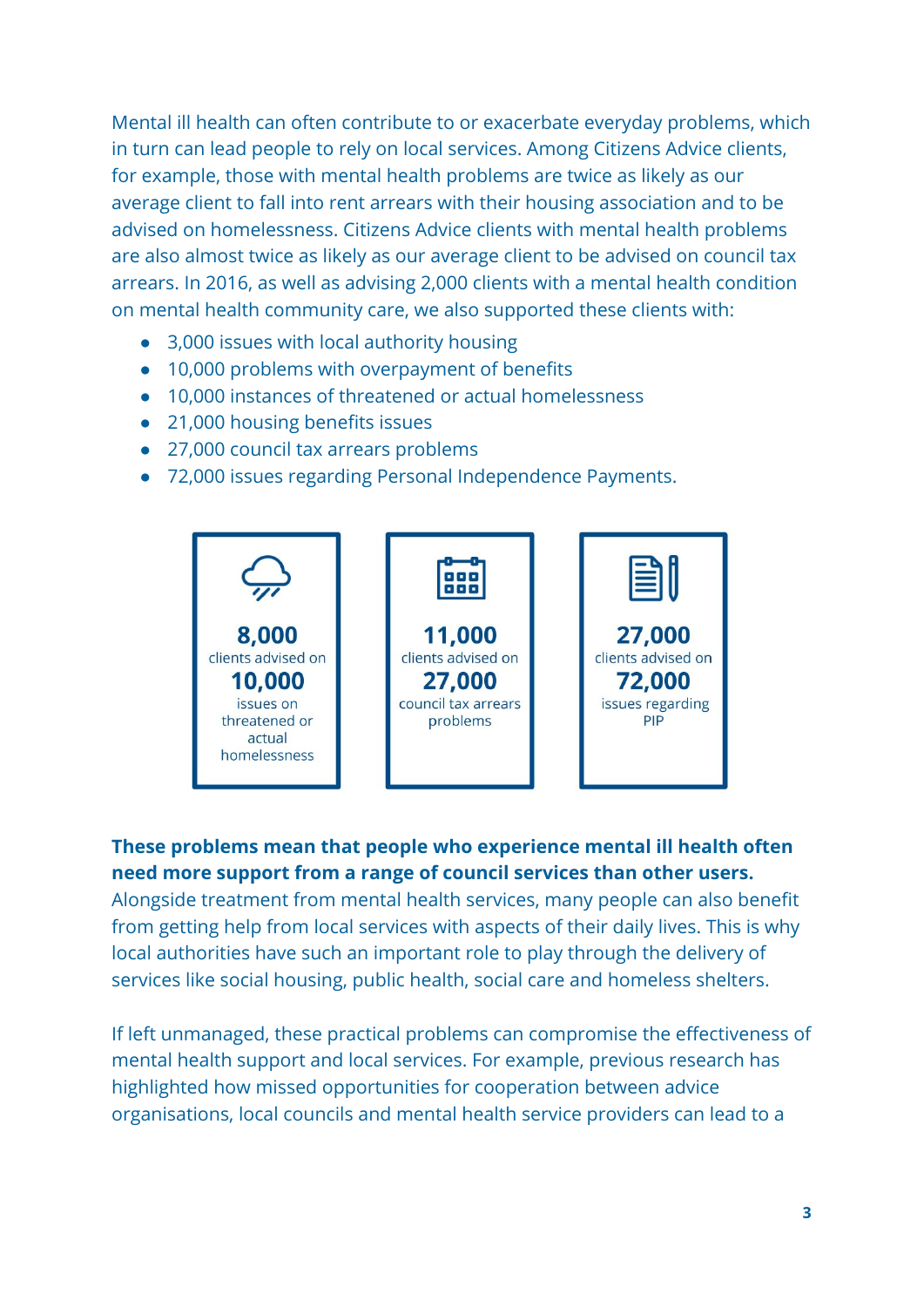failure to identify people who are vulnerable to becoming homeless<sup>6</sup> or falling behind on council tax payments.<sup>7</sup>

Practical issues left unresolved can also increase pressure on local services and costs to local authorities. Between £24,000 and £30,000 per person is spent by government annually on temporary accommodation and social services for the homeless.<sup>8</sup> Previous research has also found that more than £800 million are owed to English local authorities in council tax arrears, $9$  and that the average debt to government is  $£2,078<sup>10</sup>$  Faced with continuing budget pressures, greater emphasis on preventative work is needed.



<sup>6</sup> Mental Health Foundation and MHPF, Mental health and [housing,](https://www.mentalhealth.org.uk/sites/default/files/Mental_Health_and_Housing_report_2016_1.pdf) 2016.

<sup>&</sup>lt;sup>7</sup> Citizens Advice, [Catching](https://www.citizensadvice.org.uk/Global/CitizensAdvice/Debt%20and%20Money%20Publications/Catching%20up%20improving%20council%20tax%20arrears.pdf) up, July 2016.

<sup>8</sup> Department for Communities and Local Government, [Evidence](https://www.gov.uk/government/publications/costs-of-homelessness-evidence-review) review of the costs of [homelessness,](https://www.gov.uk/government/publications/costs-of-homelessness-evidence-review) 2012.

<sup>&</sup>lt;sup>9</sup> The New Policy Institute, The impacts of Council Tax Support [reduction](http://www.npi.org.uk/media/press-releases/council-tax-arrears-and-court-costs-increase-most-areas-cut/) on arrears, collection rates and court and [administration](http://www.npi.org.uk/media/press-releases/council-tax-arrears-and-court-costs-increase-most-areas-cut/) costs, 2014.

<sup>&</sup>lt;sup>10</sup> Citizens Advice, Helping people find a way [forward,](https://www.citizensadvice.org.uk/Global/Public/Impact/Citizens-Advice-Impact-report-2015_16_digital.pdf) 2016.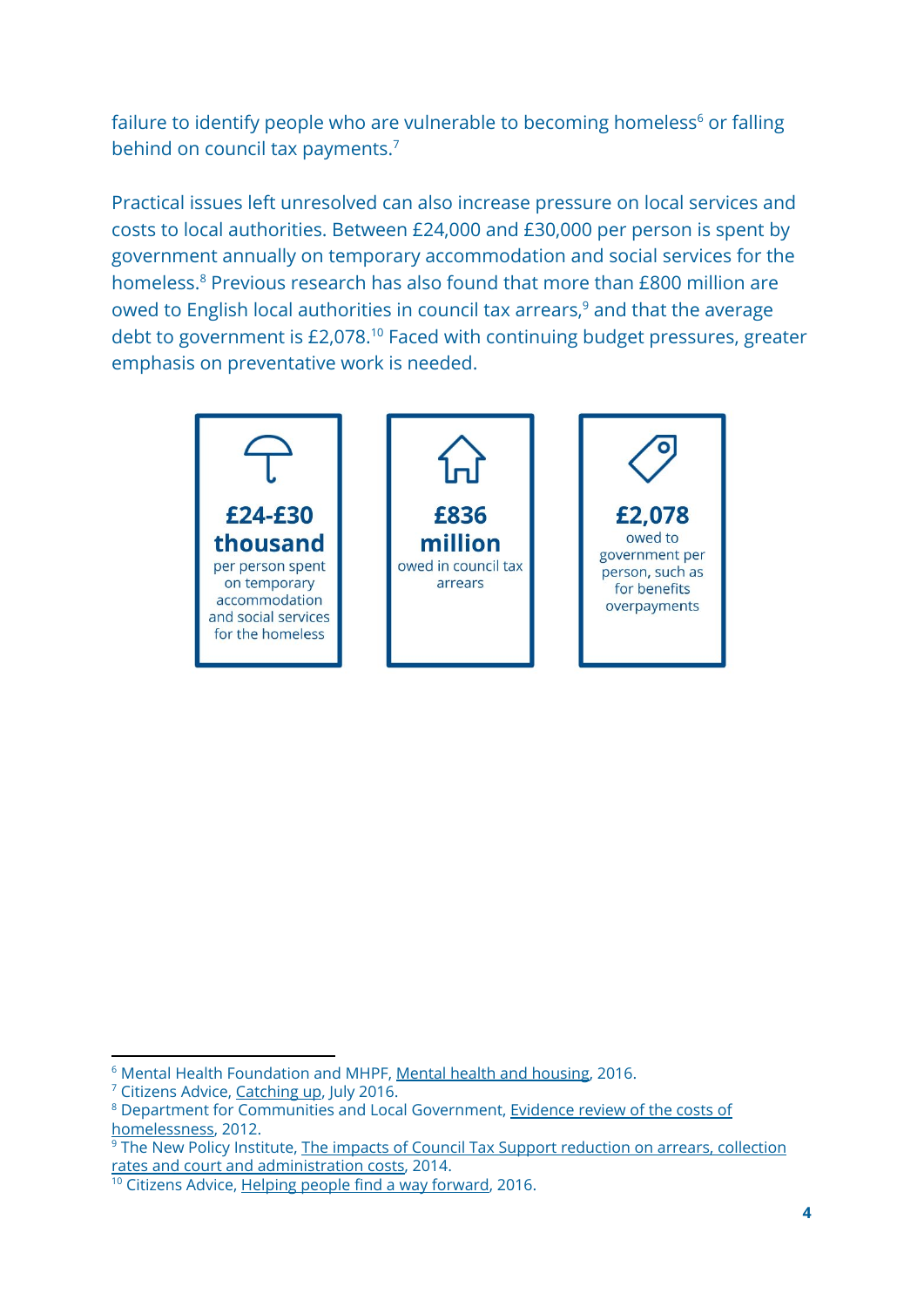# **Opportunities to work together**

Local government, clinical commissioning groups and NHS Trusts play an integral role supporting the wellbeing of the local community. Part of this role involves recognising how mental health touches many aspects of people's lives from housing, to employment to money - and linking services accordingly. This is essential to ensuring that people with mental health problems receive the comprehensive support they need, regardless of which mental health or non-clinical service they first rely on.

This 'no wrong door' approach is also crucial to reducing pressures on local budgets. In 2015/2016, Citizens Advice generated a total of £361 million in savings to the public purse.<sup>11</sup> This note highlights how, by working with Citizens Advice, local authorities can reduce pressure on local services and support people into work.

### **Integrated advice can reduce pressure on local services**

People who experience poor mental health can have complicated support needs. Previous Citizens Advice research highlighted how meeting these support needs through practical advice can benefit healthcare providers. We found that around 19% of GPs' time is spent advising patients on non-clinical issues, costing the health service almost  $£400$  million a year.<sup>12</sup> If non-clinical demands could be met in other ways, this would free up time to focus on patient healthcare.

Integrated advice also has the potential to reduce pressure on local services. Providing better pathways to practical support through a 'no wrong door' approach for people with mental health problems can deliver better outcomes for service users and stop their practical problems from escalating. Integrated referral pathways between council, clinical and advice services can build resilience and help people avoid periods of crisis.



Tom lives in a shared house and suffers from depression. His difficulties finding well-paid work and managing his finances meant he fell behind on his council tax repayments and his debt was

<sup>&</sup>lt;sup>11</sup> Citizens Advice, Helping people find a way [forward,](https://www.citizensadvice.org.uk/Global/Public/Impact/Citizens-Advice-Impact-report-2015_16_digital.pdf) 2016.

<sup>&</sup>lt;sup>12</sup> Citizens Advice, A very general [practice,](https://www.citizensadvice.org.uk/Global/CitizensAdvice/Public%20services%20publications/CitizensAdvice_AVeryGeneralPractice_May2015.pdf) May 2015.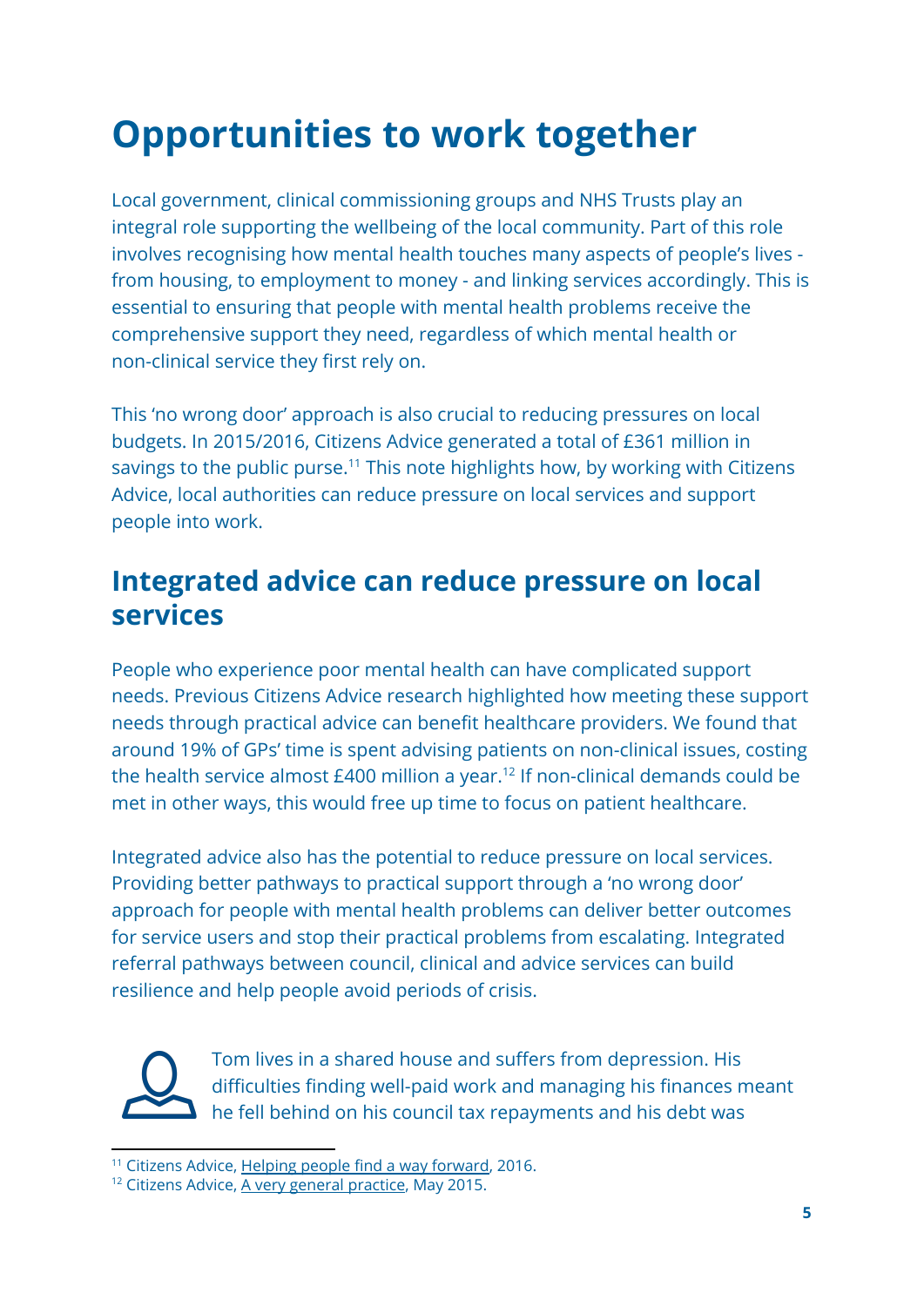passed on to a debt collection agency. Because he received no support with this issue, Tom agreed to a repayment plan he was not able to afford. He felt his mental health worsen as a result of this. After receiving support from Citizens Advice, he was able to change his repayment plan with the debt collection agency and bring his mental health condition to the local council's attention.

At Citizens Advice, we are able to identify and meet clients' support needs early on. Our impact data shows that 2 in every 3 clients have their problems resolved as a result of our advice, and that 90% of clients are satisfied with the service.<sup>13</sup> Helping people tackle these problems can have a positive impact on their mental health, with 4 in 5 of our clients saying they felt less stressed, depressed or anxious after receiving support.



Ensuring people with mental health problems have access to this person-centred support can also generate considerable savings for local authorities by reducing demand on local services in the long-run. Our previous research highlighted the fiscal savings Citizens Advice services generates for government departments. In 2015/2016, we saved the Department for Work and Pensions £149 million through reduced out-of-work benefits, local authorities £54 million by reducing cases of homelessness and the Department of Health £30 million by reducing the use of health services. In the same year, **for every** <sup>14</sup> **£1 invested in Citizens Advice, we generated at least £1.52 in savings to the public purse and £8 in wider economic and social benefits.**<sup>15</sup>

<sup>&</sup>lt;sup>13</sup> Citizens Advice, Helping people find a way [forward,](https://www.citizensadvice.org.uk/Global/Public/Impact/Citizens-Advice-Impact-report-2015_16_digital.pdf) 2016.

<sup>&</sup>lt;sup>14</sup> Citizens Advice, Modelling our value to society in [2015/2016,](https://www.citizensadvice.org.uk/Global/Public/Impact/ModellingthevalueoftheCitizensAdviceservicein201516.pdf) 2016.

<sup>&</sup>lt;sup>15</sup> Citizens Advice, Helping people find a way [forward,](https://www.citizensadvice.org.uk/Global/Public/Impact/Citizens-Advice-Impact-report-2015_16_digital.pdf) 2016.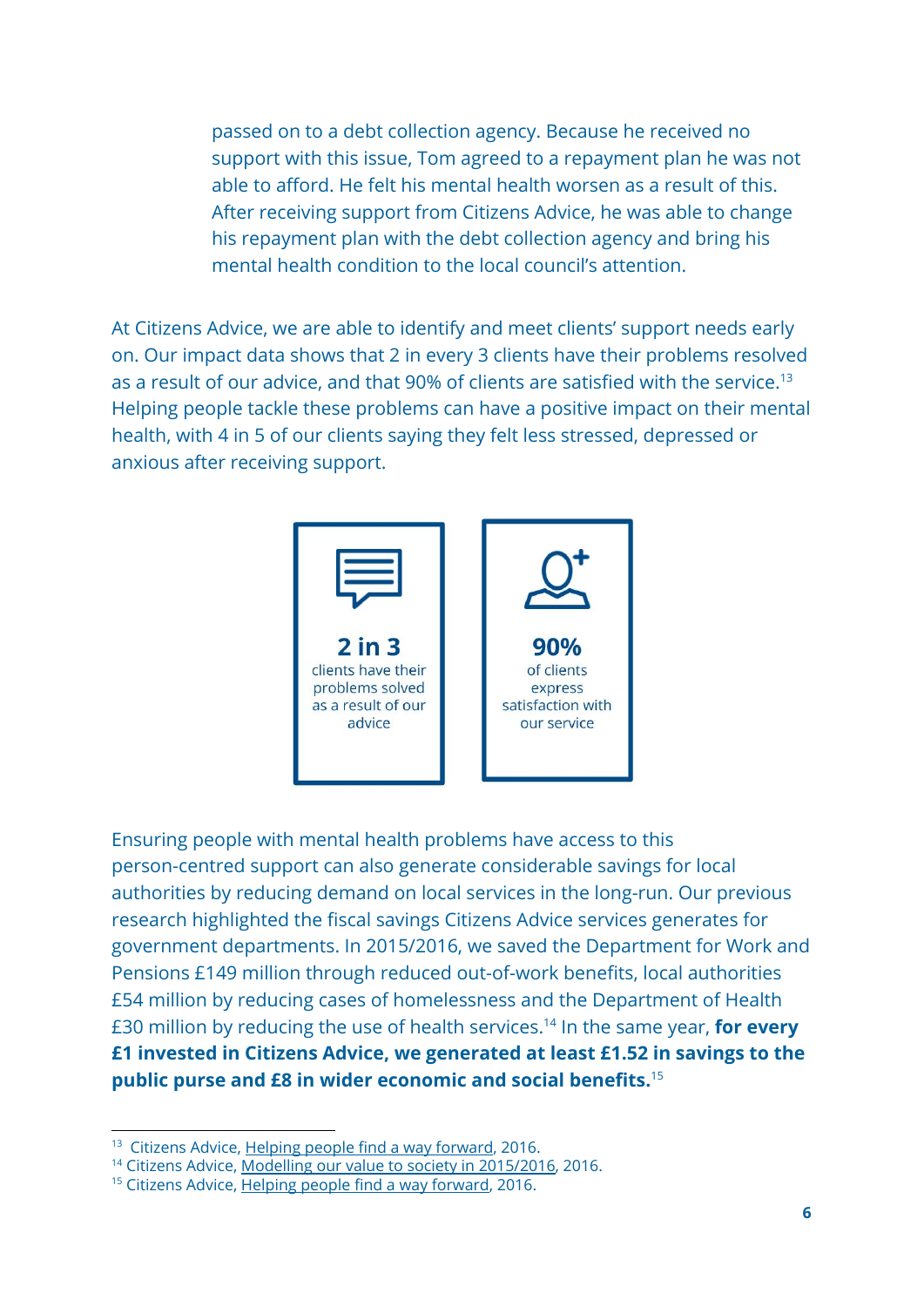| <b>Department for Work</b><br>and Pensions    | <b>Local authorities</b>                   | <b>Department of</b><br><b>Health</b>           |
|-----------------------------------------------|--------------------------------------------|-------------------------------------------------|
| £149 million                                  | £54 million                                | £30 million                                     |
| saved through reduced<br>out-of-work benefits | saved by reducing cases<br>of homelessness | saved by reducing the<br>use of health services |

#### **NHS Liverpool CCG and Citizens Advice Liverpool**

NHS Liverpool CCG commissioned Citizens Advice in Liverpool to work with 400 GPs across the city. GPs and IAPT counsellors make electronic referrals to the advice team which then works with patients to solve a range of practical problems. The GPs prescribe an appointment with us as part of their overall treatment.

The CCG commissioner told us that initially sceptical GPs have discovered that it not only saves time but also reduces repeat appointments. Over the last two years the team has dealt with more than 13,000 referrals and increased income for local people by a total of £12 million through unclaimed benefits and reduction in client debt. 80% of referred clients reported an increase in health and wellbeing.

### **Integrated advice can support people into work**

Developing the local economy by encouraging people into employment is now a core local government activity. A healthy local economy is key to raising local revenue and supporting local services.

**In the UK, 70 million days are lost from work each year due to mental ill health, making it the leading cause of sickness absence.** <sup>16</sup> This cost extends to local economies, where boosting employment is essential for both the well-being and long-term financial health of the community.

Advice can play a key role in removing barriers to employment experienced by people with mental health problems. As shown in Figure 2 below, our clients with mental health problems who are advised on employment issues also seek help on a range of other problems to do with benefits, housing and debt.

<sup>&</sup>lt;sup>16</sup> Department of Health, Annual report of the Chief [Medical](https://www.gov.uk/government/publications/chief-medical-officer-cmo-annual-report-public-mental-health) Officer, 2014.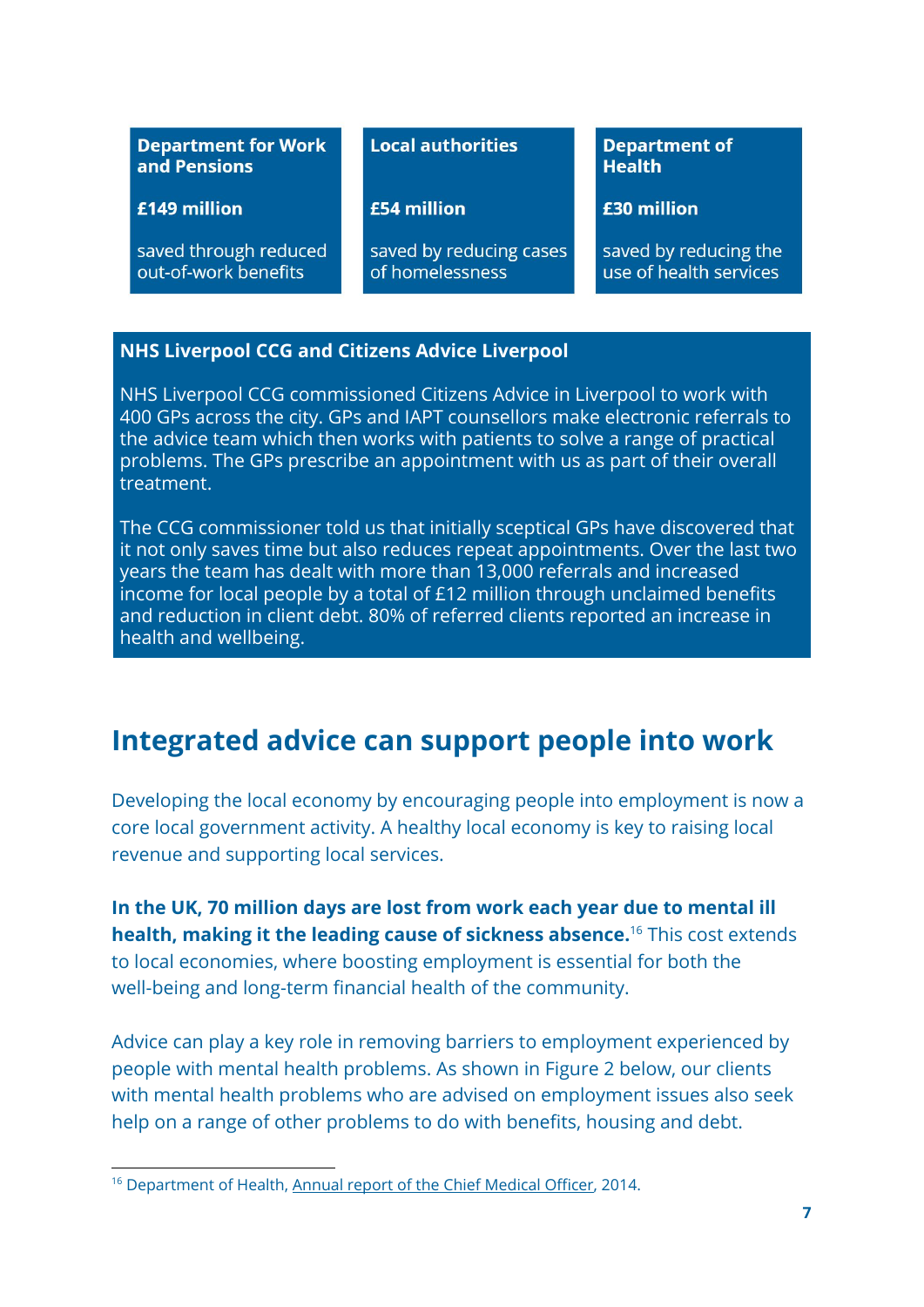#### **Figure 2. Problems to do with work are linked to issues in other areas of people's lives**



Source: cluster analysis of advice issues for clients with self-reported mental health conditions in England and Wales.

These problems can make it difficult for clients to meet the extra costs involved in finding work and reduce their confidence in trying to enter the workplace. Among our clients, 1 in 10 struggled to keep their job or find a job as a result of their problem.<sup>17</sup> We also know that these problems are further escalated by issues people with mental health problems are likely to face, such as difficulties in managing money and homelessness. It's more difficult to get a job, or a bank account to have wages paid into, without a permanent address.

Practical advice can help people overcome these problems, reducing the barriers people face to entering employment. 1 in 5 Citizens Advice clients found it easier to do their job or find a job because of our help.<sup>18</sup>



Sophie lived at home with her mother and had no income. Learndirect referred her to Citizens Advice because she was suffering from mental health problems as well as dealing with the impact of a serious sexual assault. Sophie wasn't receiving any

<sup>&</sup>lt;sup>17</sup> Citizens Advice, Our impact in [2014/2015,](https://www.citizensadvice.org.uk/Global/Public/Impact/Citizens%20Advice_Impact%20Report_2015_Digital.pdf) 2015.

<sup>&</sup>lt;sup>18</sup> Citizens Advice, Our impact in [2014/2015,](https://www.citizensadvice.org.uk/Global/Public/Impact/Citizens%20Advice_Impact%20Report_2015_Digital.pdf) 2015.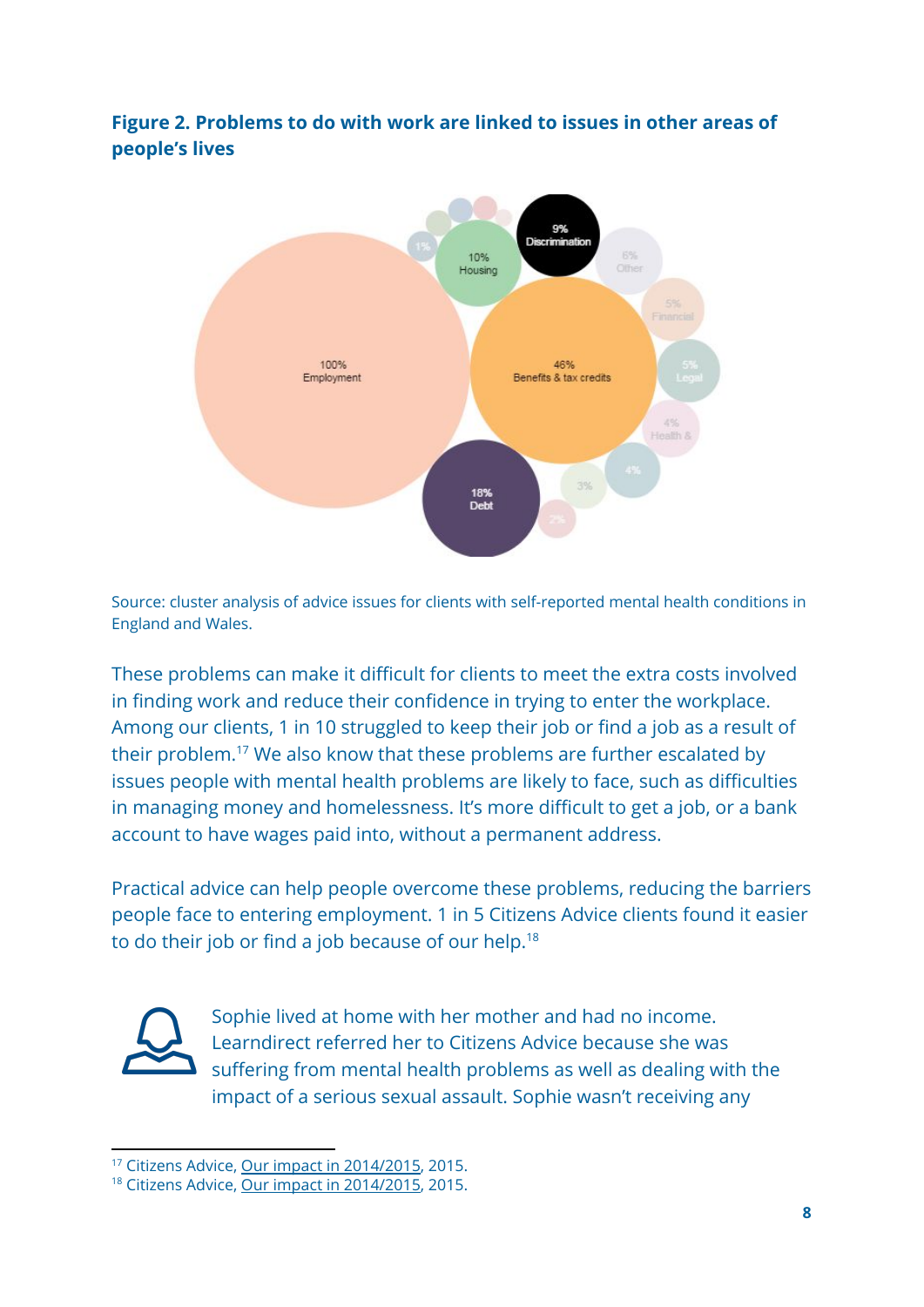support, was unemployed and not claiming any benefits. Citizens Advice helped her successfully claim ESA and access help from her GP along with specialist mental health support. Her mental health improved dramatically and she started a work placement. She was subsequently offered full time employment.

#### **Citizens Advice Sheffield**

Citizens Advice Sheffield is part of the "Sheffield Working project", funded by the Sheffield City Council. It's about engaging and helping economically inactive people back into work, including the harder to reach members of the community. There are 8 partner agencies involved including learndirect, Mencap and Reach as well as employment agencies and those working with ex-offenders. Each organisation helps clients with applications forms, CVs, interview preparation, training and confidence building courses and in-work support.

The role of the worker from Citizens Advice Sheffield was to help with all presenting issues, which can together become barriers to employment. This has included benefits, debt, housing, consumer problems and immigration worries. Since the project started, the Citizens Advice worker has brought in £79,247 in unclaimed benefits and has had debts of £84,030 dealt with.

Practical advice can also help people manage in-work disputes that could lead to someone leaving or losing their job. Our previous research found that people with mental health problems are more likely to experience unfair treatment at work than those without mental ill health. For example, they are 4 times as likely to face discrimination in the workplace.<sup>19</sup> Disputes can also arise from a failure to make reasonable adjustments. Indeed, our research also found that employees sometimes do not receive any such support.<sup>20</sup>

If left unresolved, these problems can escalate and lead to a deterioration of the employer-employee relationship. In 2015/2016, Citizens Advice helped 208,000 clients with 377,000 employment problems, and 2 in every 3 clients had their problem resolved.<sup>21</sup>

<sup>&</sup>lt;sup>19</sup> Citizens Advice, Halving the disability [employment](https://www.citizensadvice.org.uk/Global/CitizensAdvice/Families%20Publications/Halvingthedisabilityemploymentgap.pdf) gap, 2017.

<sup>&</sup>lt;sup>20</sup> Citizens Advice, Halving the disability [employment](https://www.citizensadvice.org.uk/Global/CitizensAdvice/Families%20Publications/Halvingthedisabilityemploymentgap.pdf) gap, 2017.

<sup>&</sup>lt;sup>21</sup> Citizens Advice, The impact of our [employment](https://www.citizensadvice.org.uk/Global/Public/Impact/Employment%20advice.pdf) advice, 2016.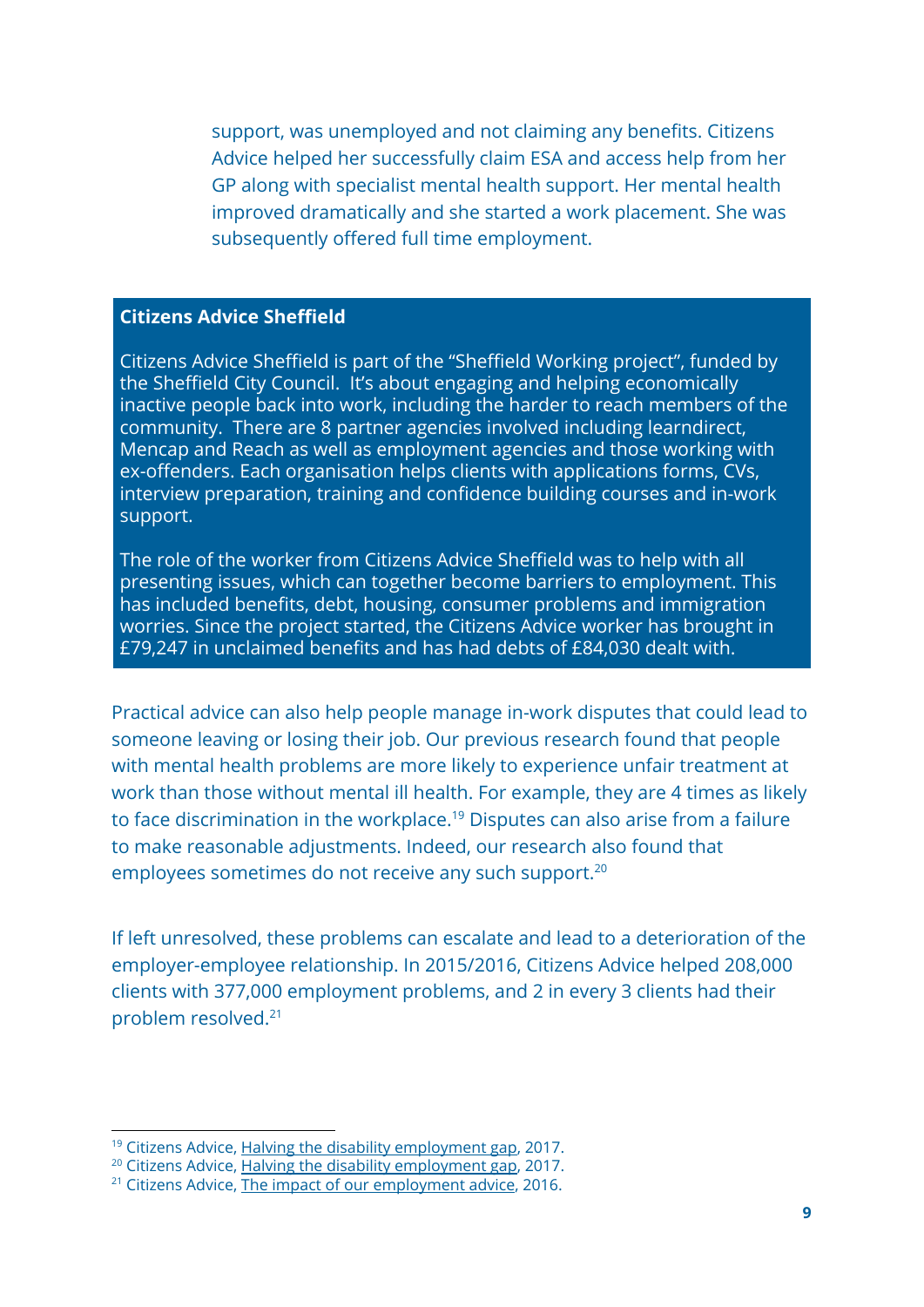### **Get in touch**

Local government has an important role to play in supporting the needs of people with mental health problems and improving the mental wellbeing of local communities. Placed at the heart of the community, they not only provide services directly but also play a leadership role in bringing together other agencies.

Citizens Advice is keen to support the vital role local government plays in supporting local communities' mental health. **If you'd like to find out more, please get in touch at health@citizensadvice.org.uk.**